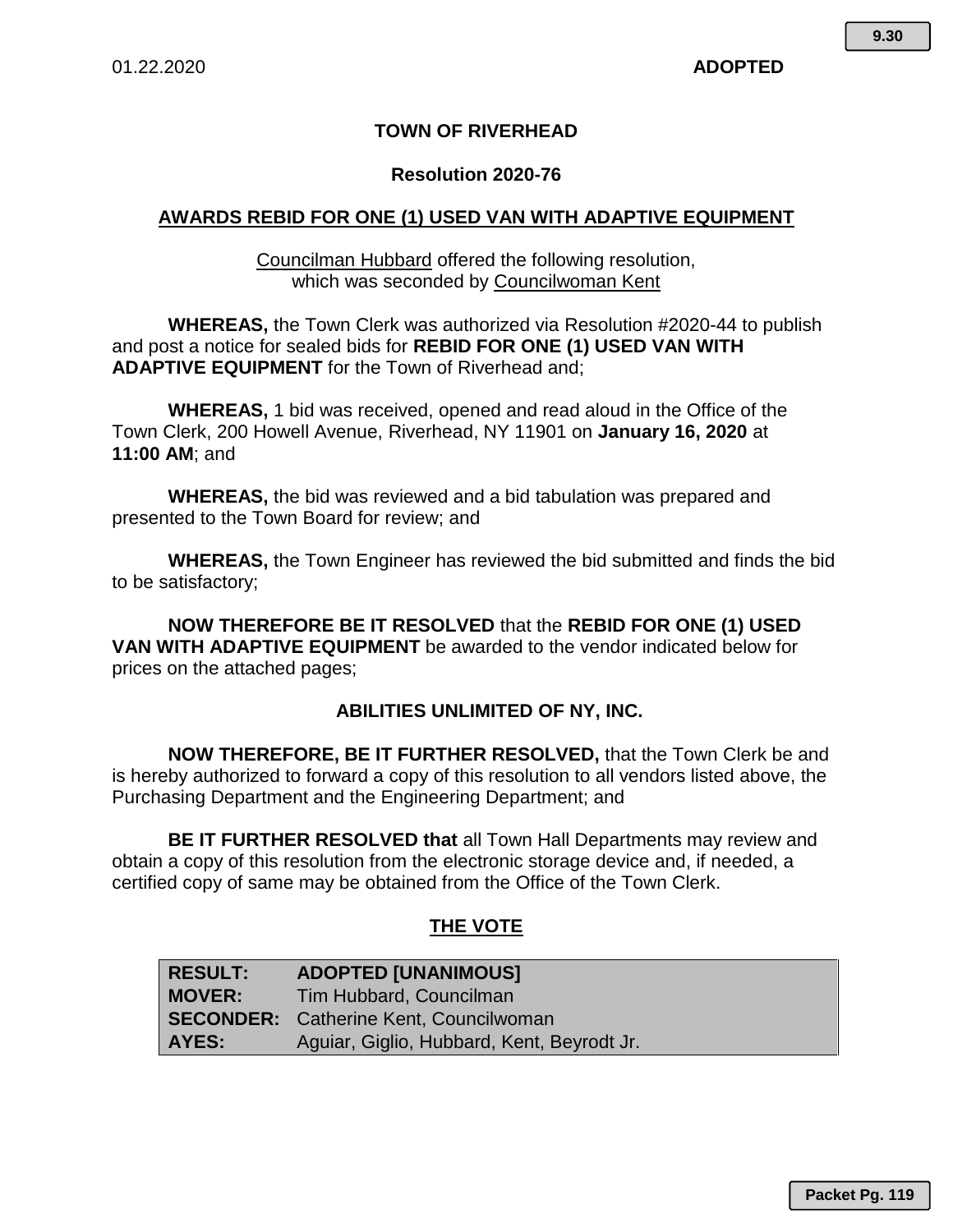## **FISCAL IMPACT STATEMENT OF PROPOSED RIVERHEAD TOWN BOARD LEGISLATION**

| Type of Legislation<br>А.                                                                                                                                                                                                                                                       | Resolution x<br>Local Law                                                                         |                    |  |  |  |  |
|---------------------------------------------------------------------------------------------------------------------------------------------------------------------------------------------------------------------------------------------------------------------------------|---------------------------------------------------------------------------------------------------|--------------------|--|--|--|--|
| Title of Proposed Legislation: Awards Rebid for One (1) Used Van with Adaptive Equipment<br>В.                                                                                                                                                                                  |                                                                                                   |                    |  |  |  |  |
| Purpose of Proposed Legislation:<br>C.                                                                                                                                                                                                                                          |                                                                                                   |                    |  |  |  |  |
| Will the Proposed Legislation Have a Fiscal Impact?<br>D.                                                                                                                                                                                                                       | Yes X<br><b>No</b>                                                                                |                    |  |  |  |  |
| Е.                                                                                                                                                                                                                                                                              | If the answer to section D is "yes", select (a) or (b) below and initial or detail as applicable: |                    |  |  |  |  |
| The fiscal impact can be absorbed by Town/department existing resources set forth in approved Town Annual Budget<br>(a)<br>(example:routine and budgeted procurement of goods/services)*if selecting E(a), please initial then skip items<br>TB.<br>F.G and complete H.I and J. |                                                                                                   |                    |  |  |  |  |
| or<br>The description/explanation of fiscal impact is set forth as follows:<br>(b)                                                                                                                                                                                              |                                                                                                   |                    |  |  |  |  |
| If the answer to E required description/explanation of fiscal impact (E(b)), please describe total Financial Cost of Funding over<br>F.<br>5 Years                                                                                                                              |                                                                                                   |                    |  |  |  |  |
| G.                                                                                                                                                                                                                                                                              | <b>Proposed Source of Funding</b><br>Appropriation Account to be Charged:                         |                    |  |  |  |  |
| Grant or other Revenue Source:                                                                                                                                                                                                                                                  |                                                                                                   |                    |  |  |  |  |
| Appropriation Transfer (list account(s) and amount):                                                                                                                                                                                                                            |                                                                                                   |                    |  |  |  |  |
|                                                                                                                                                                                                                                                                                 |                                                                                                   |                    |  |  |  |  |
| H. Typed Name &<br>Title of<br>Preparer: Teresa                                                                                                                                                                                                                                 | I. Signature of Preparer                                                                          | J. Date<br>1/21/20 |  |  |  |  |
| <b>Baldinucci</b>                                                                                                                                                                                                                                                               |                                                                                                   |                    |  |  |  |  |
|                                                                                                                                                                                                                                                                                 | eresa Baldinucci<br>1/22/2020<br>Teresa Baldinucci                                                |                    |  |  |  |  |
| K. Accounting Staff<br>Name & Title                                                                                                                                                                                                                                             | L. Signature of Accounting Staff                                                                  | M. Date<br>1/21/20 |  |  |  |  |
| William Rothaar,<br>Accounting                                                                                                                                                                                                                                                  | William Rotham                                                                                    |                    |  |  |  |  |
| Department                                                                                                                                                                                                                                                                      | <b>William Rothaar</b>                                                                            |                    |  |  |  |  |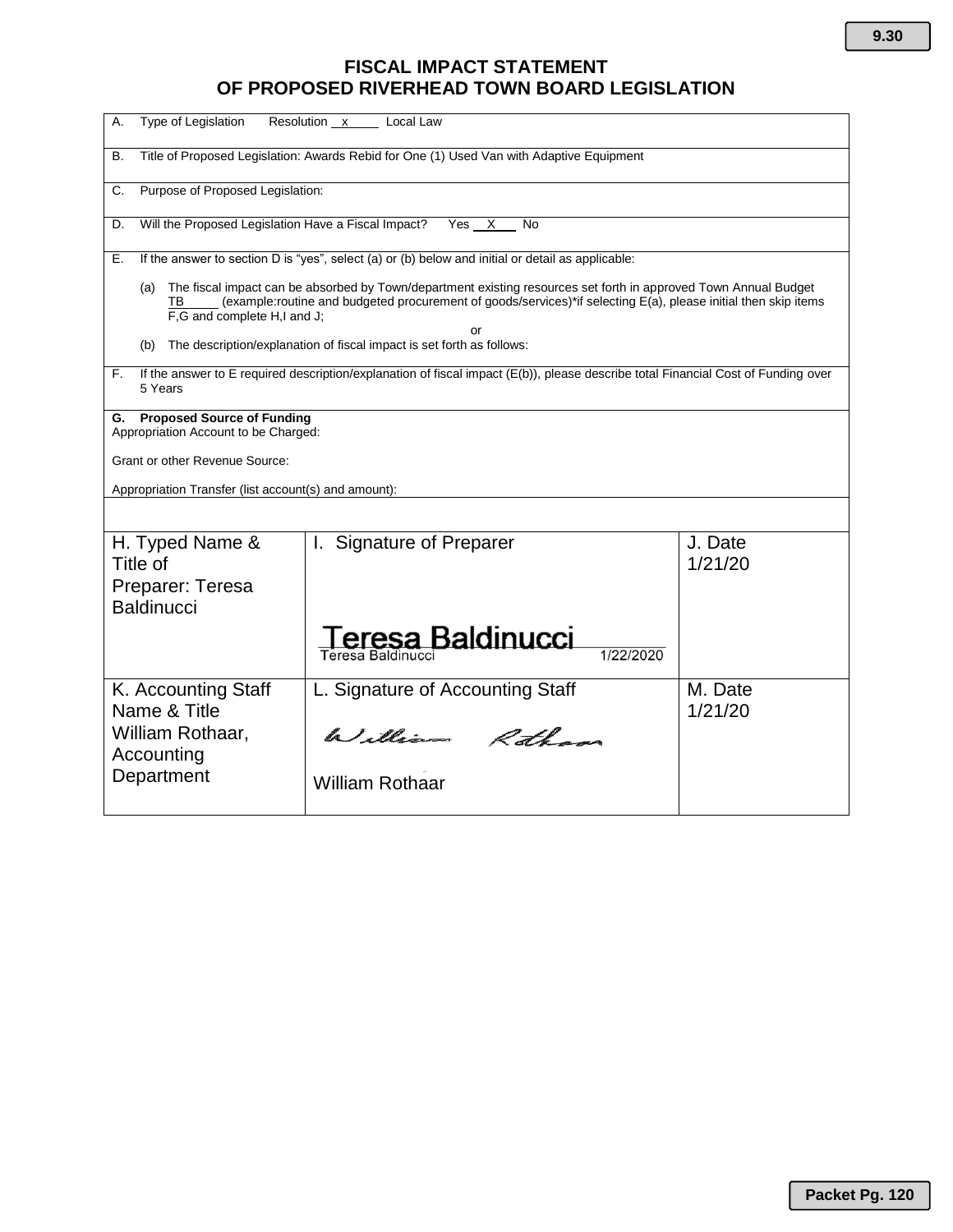

# TOWN OF RIvERHEAD *Yvette Aguiar, Supervisor*

200 Howell Avenue Riverhead, New York 11901-2596 631-727-3200

## BID FOR: REBID FOR ONE (1) USED VAN WITH ADAPTIVE EQUIPMENT

Abilities Unlimited of NY Inc BIDDERS NAME

90 East Jefryn Blvd. BIDDERSADDRESS

Deer Park, NY 11729 CITY, STATE, ZIP

01/13/2020 (631-2~\_4-4\_0\_3\_1 \_

(631):254-1031

PHONE NUMBER DATE FAX NUMBER

abunltd@aol.com

EMAILADDRESS

In compliance with your advertisement for bids to be opened at 11:00am on JANUARY 16. 2020 and subject to all conditions thereof, the undersigned hereby proposes to furnish the item(s) and/or service(s) itemized in this proposal in accordance with the Notice to Bidders, General Information Agreement and Specifications contained herein on the Bid Proposal Form attached.

Bidder certifies that the prices quoted herein do not include Federal Excise Tax or any Federal, New York State or City Sales Tax and are not higher than prices charged to any governmental or commercial consumer for like merchandise and/or service; and all prices include shipping and freight charges to any Municipal building or site within the Town of Riverhead.

Respectful submitted **SIGN** D BY  $O(t^2)$ President TITLE

## BIDDERS ARE INVITED TO ATTEND BID OPENING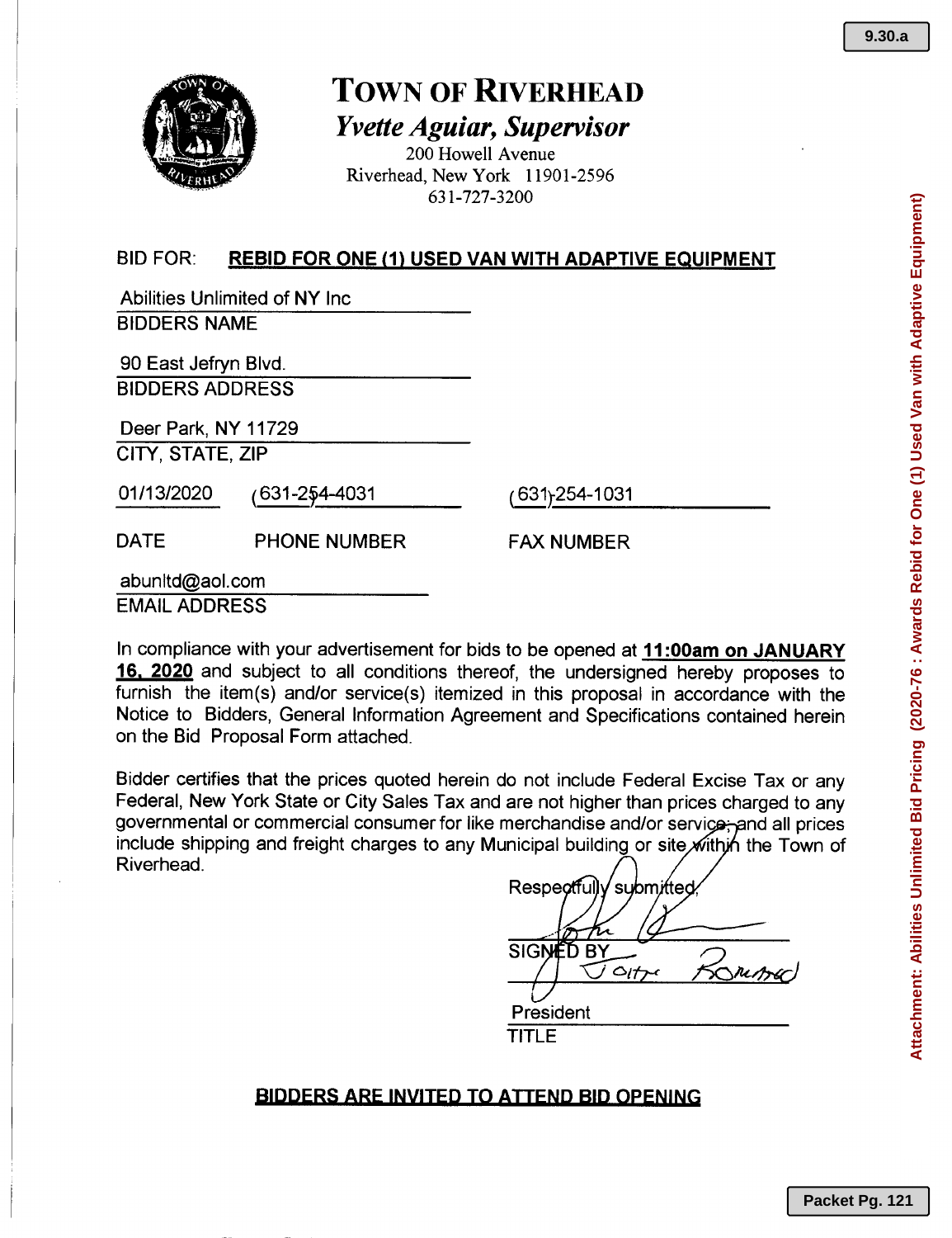# **III. BID SPECIFICATIONS REBID FOR ONE (1) USED VAN WITH ADAPTIVE EQUIPMENT**

Please check off the items that are applicable to your bid submission. In the case of exceptions, please see the following page.

 $\Delta$  2010 or Newer Honda Odyssey EXL with minimum of the following:

- $\Delta$  Leather interior
- **Z Moonroof**
- $\triangle$  Back up camera
- $\vee$  Less than 40,000 miles
- $\triangle$  **VMI Northstar in-floor automatic ramp**
- **E.** Automatic passenger sliding door
- **Z** Power kneel
- **Manual-back up system**
- **Ø Removable Driver & Passenger front seats**
- **Manual 4 point securement system**
- Mintegrated key fob remote
- $\mathbb{Z}/B\&D$ , 6 way power driver's seat base
- $\neg$ Ø<sub>r</sub>MPD push- rock hand controls, left side mount, w/ MPD spinner knob
- $\mathbb{Z}$  Minimum warranty 90 days/3000 miles
- $\nabla$  Registration/title/inspection fees
- **Z** Delivery within 30 days

Vendor Name: Abilities Unlimited of NY Inc

**9.30.a**

9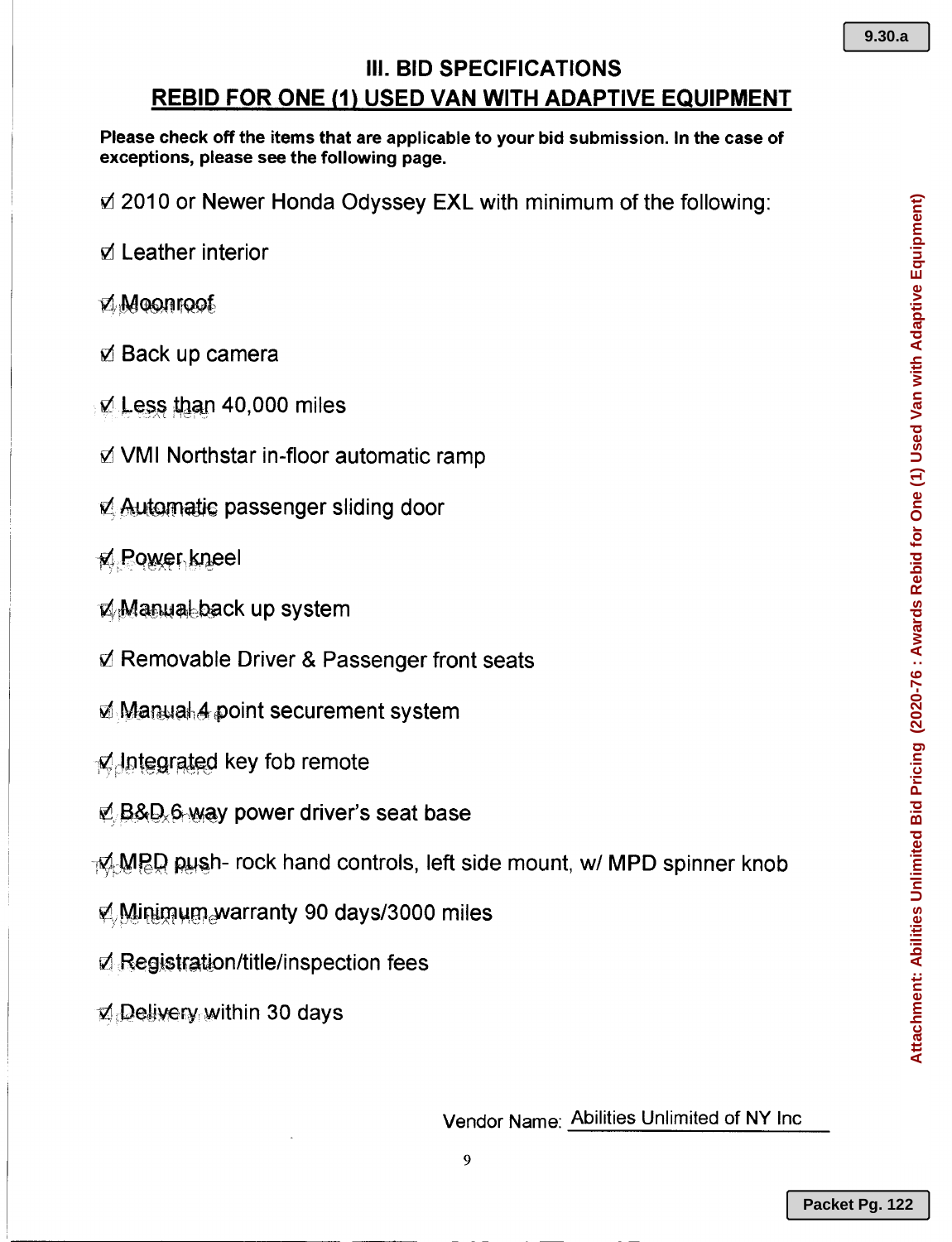## **IV. BID**

#### **BID SHEET**

# **REBID FOR ONE (1) USED VAN WITH ADAPTIVE EQUIPMENT**

I, John Romano , certify that the van offered for sale is in good repair, condition and working order with only ordinary wear and tear from proper use and no rust/rot. In addition, the van and all components are fully operational, road worthy and capable of passing a passenger vehicle inspection by the State of New York.

| <b>BID PRICE:</b> | \$23,405.00 |
|-------------------|-------------|
|                   |             |

Z VIN Number 5FNRL3H6XAB029579

 $\boxtimes$  Odometer Reading 39,300

**Ø** Condition of Van and Inside/outside controls (good repair, condition and

working order)

Good condition

- &71 Delivery within 30 days of bid award
- &71 Warranty for Chassis/EnginelTransmission/Adaptive Equipment 90 Day *13000* Miles

Name of Bidder: Abilities Unlimited of NY Inc

Address of Bidder: 90 East Jefryn Blvd. Deer Park, NY 11729

Telephone Number: 631-254-4031

Email: abunltd@aol.com

Vendor Name: Abilities Unlimited of NY Inc